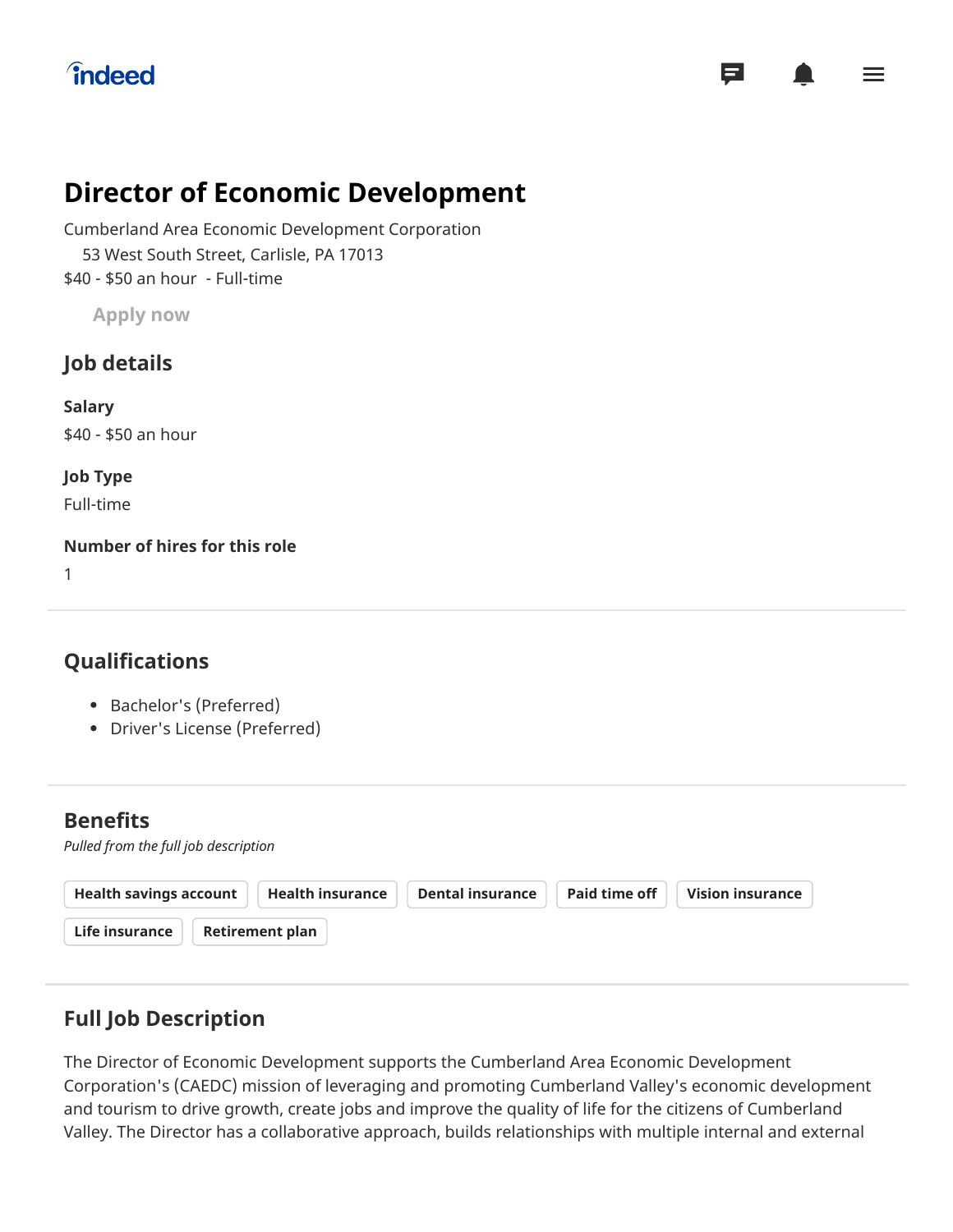stakeholders, and has a comprehensive knowledge of theories, principles, and practices of economic development.

#### **Company Core Values:**

Partner-Centric, Accountable, Integrity, Results Driven, Education and Innovation

#### **Essential Functions:**

Cooperates with the Interim Executive Administrator to fulfill all Economic Development Director responsibilities as needed to support the economic development efforts within the industry.

Creates and implements strategies for economic development to include business attraction, business expansion and business retention.

Support's CAEDC's redevelopment and reuse strategy through oversight and direct support to the Real Estate Collaborative (REC), including management of owned properties and identification of redevelopment opportunities.

Oversees CAEDC's workforce initiative for existing retention and prospective business relocation.

Identifies and leverages public funding programs and solutions to aid Cumberland County business growth (TIF, LERTAs, new market or historic tax credits, PA Military Enhancement Commission, Opportunity zone, remediation, etc.).

Leverages Commonwealth and internal funding program uses and resources to support business growth initiatives.

Recommends and manages the approved economic development budget for the Corporation.

Cultivates strategic partnerships and relationships with industry interest or civic groups, municipal and governmental entities, Chambers and other NGOs in Cumberland County that directly support the County's economic health and mission.

Supports CAEDC brand initiatives including direct outreach, speaking engagements, events and communications in written form for publication.

Other duties as assigned.

#### **Core Competencies:**

Leadership/Supervision, Judgment, Accountability/Responsibility, Dependability, Strategic Thinking, Selling Ability, Cooperation/Teamwork and Goal Orientation.

#### **Education:**

Bachelor's degree required, Master's preferred, in related field and a minimum of five years' experience in economic development, public/private funding solutions, legislative and community engagement or an equivalent combination of education and professional work experience. Project planning and management certifications or related work experience and CEcD certification preferred.

#### **Language Skills:**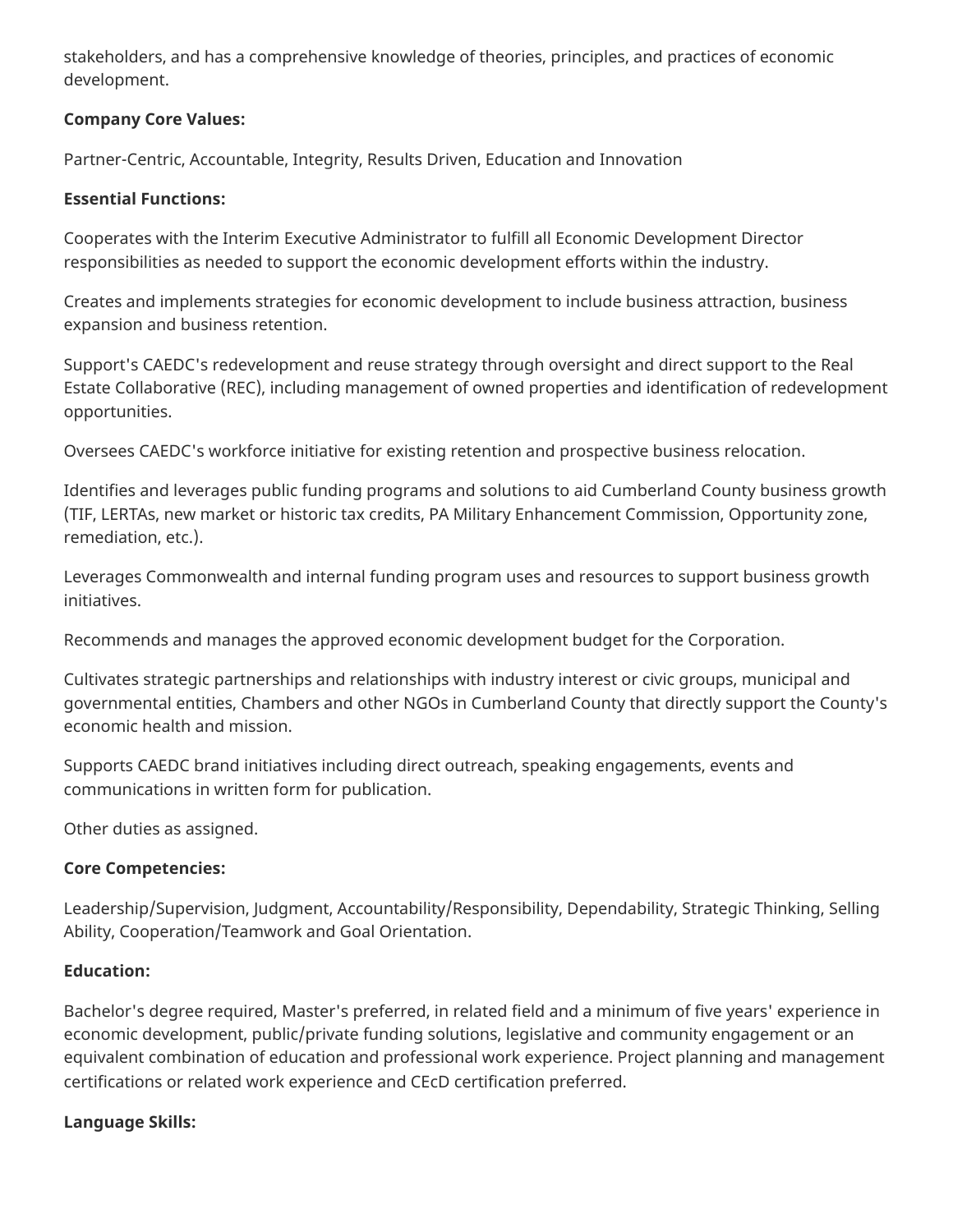Ability to respond to common inquiries from customers, regulatory agencies, or members of the business community. Ability to write speeches and articles for publication that conform to a prescribed style and format. Ability to effectively present information to top management, public groups, and/or boards or directors.

#### **Reasoning Skills:**

Ability to define problems, collect data, establish fact, and draw valid conclusions.

#### **Other Skills and Abilities:**

Strong experience in a senior role with experience in economic development

Strong ability to create and direct or manage innovative programs, policies, or processes

Experience in working with economic development and governmental agencies

Ability to maintain confidentiality and follow procedures designed to ensure protection of sensitive information

Ability to maintain relationships and interact with elected officials at the federal, state, and local levels

Ability to work with and communicate effectively with a diverse range of contacts

Ability to make quick decisions with high level impact

Flexible and adaptable/willing to take on new challenges as needed by the agency

Analytical thinking/detail oriented

Self-starter, organized and willing to travel and work evenings or weekends

Proficiency with all MS Office applications

#### **Physical Environment:**

Working conditions varies from a typical office environment to business functions or meetings whether in an office setting or at an event venue (inside or outside). Work requires the ability to sit and stand throughout an extended workday; position requires use of fingers, hands, and arms on a consistent basis for keyboarding and phone work; position requires the ability to talk and hear; position may need to lift up to twenty-five pounds on occasion.

Job Type: Full-time

Pay: \$40.00 - \$50.00 per hour

Benefits:

- Dental insurance
- Health insurance
- Health savings account
- Life insurance
- Paid time off
- Retirement plan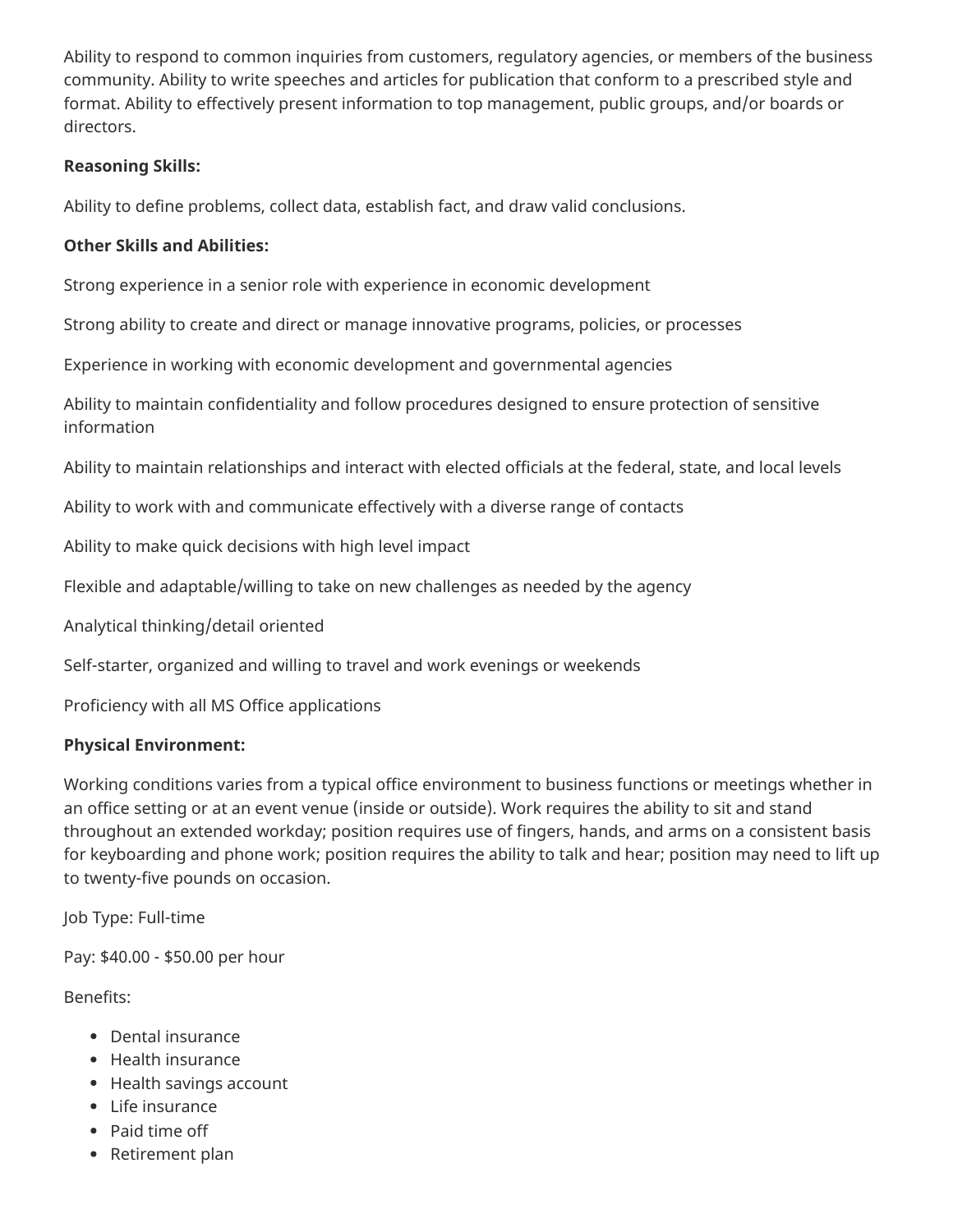Vision insurance

#### Schedule:

• 8 hour shift

#### Education:

Bachelor's (Preferred)

#### Experience:

• Social Services Administrators: 5 years (Preferred)

License/Certification:

Driver's License (Preferred)

Work Location: One location

### **Location**

53 West South Street, Carlisle, PA 17013



1 day ago

If you require alternative methods of application or screening, you must approach the employer directly to request this as Indeed is not responsible for the employer's application process.

## **Report job**

[Development Director jobs in Carlisle, PA](https://www.indeed.com/jobs?from=vj&q=Development+Director&l=Carlisle%2C+PA)

[Development Director salaries in Carlisle, PA](https://www.indeed.com/salary?from=vj&q1=Development+Director&l1=Carlisle%2C+PA)